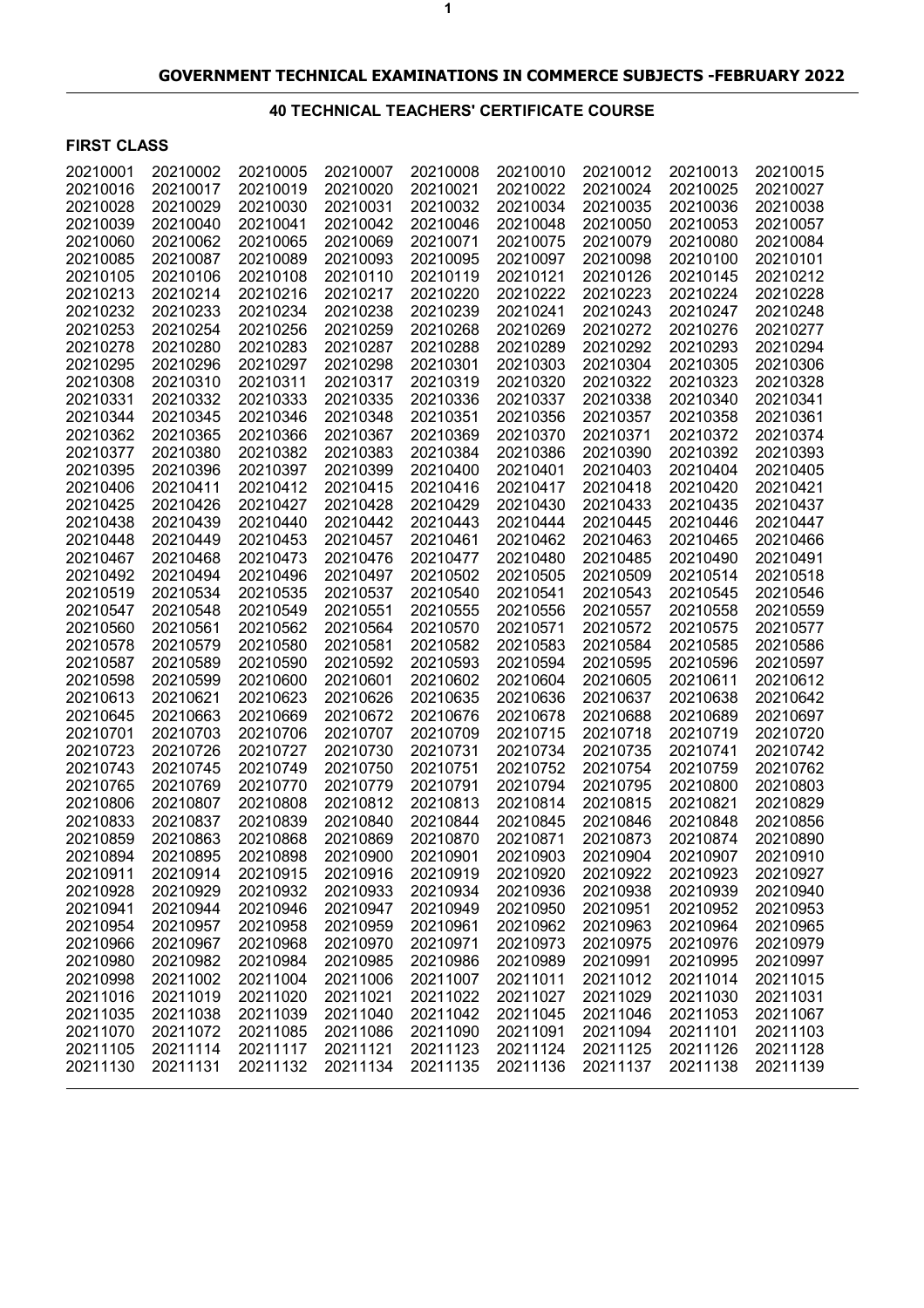| 20211140             | 20211142             | 20211143             | 20211144             | 20211145             | 20211146             | 20211147             | 20211148             | 20211150             |
|----------------------|----------------------|----------------------|----------------------|----------------------|----------------------|----------------------|----------------------|----------------------|
| 20211151             | 20211152             | 20211153             | 20211154             | 20211155             | 20211156             | 20211160             | 20211163             | 20211166             |
| 20211167             | 20211173             | 20211194             | 20211201             | 20211206             | 20211207             | 20211208             | 20211210             | 20211211             |
| 20211214             | 20211217             | 20211223             | 20211224             | 20211227             | 20211237             | 20211244             | 20211246             | 20211248             |
| 20211250             | 20211251             | 20211252             | 20211257             | 20211260             | 20211261             | 20211262             | 20211263             | 20211266             |
| 20211267             | 20211269             | 20211271             | 20211276             | 20211281             | 20211283             | 20211284             | 20211288             | 20211296             |
| 20211302             | 20211305             | 20211306             | 20211307             | 20211308             | 20211309             | 20211310             | 20211311             | 20211315             |
| 20211316             | 20211317             | 20211320             | 20211323             | 20211327             | 20211328             | 20211329             | 20211330             | 20211331             |
| 20211332             | 20211334             | 20211335             | 20211338             | 20211340             | 20211341             | 20211342             | 20211343             | 20211345             |
| 20211346             | 20211348             | 20211349             | 20211350             | 20211351             | 20211352             | 20211353             | 20211354             | 20211358             |
| 20211359             | 20211360             | 20211361             | 20211362             | 20211363             | 20211364             | 20211367             | 20211369             | 20211370             |
| 20211372             | 20211373             | 20211375             | 20211376             | 20211377             | 20211378             | 20211379             | 20211380             | 20211381             |
| 20211385             | 20211388             | 20211389             | 20211390             | 20211392             | 20211393             | 20211394             | 20211395             | 20211397             |
| 20211399             | 20211401             | 20211402             | 20211403             | 20211404             | 20211407             | 20211410             | 20211412             | 20211413             |
| 20211414             | 20211415             | 20211416             | 20211419             | 20211421             | 20211423             | 20211424             | 20211426             | 20211427             |
| 20211428             | 20211431             | 20211432             | 20211435             | 20211436             | 20211438             | 20211439             | 20211441             | 20211444             |
| 20211446             | 20211447             | 20211451             | 20211454             | 20211455             | 20211456             | 20211457             | 20211459             | 20211460             |
| 20211464             | 20211465             | 20211466             | 20211467             | 20211468             | 20211470             | 20211476             | 20211477             | 20211478             |
| 20211480             | 20211483             | 20211485             | 20211488             | 20211489             | 20211491             | 20211492             | 20211493             | 20211494             |
| 20211495             | 20211496             | 20211498             | 20211499             | 20211506             | 20211515             | 20211519             | 20211523             | 20211525             |
| 20211536             | 20211542             | 20211549             | 20211561<br>20211573 | 20211563             | 20211564             | 20211565             | 20211567             | 20211568             |
| 20211569             | 20211571             | 20211572             |                      | 20211574             | 20211575             | 20211576             | 20211578             | 20211579             |
| 20211583             | 20211584             | 20211585<br>20211596 | 20211586<br>20211598 | 20211587<br>20211599 | 20211589             | 20211590             | 20211592<br>20211603 | 20211593<br>20211604 |
| 20211594<br>20211605 | 20211595<br>20211607 | 20211608             | 20211609             | 20211610             | 20211601<br>20211611 | 20211602<br>20211612 | 20211613             | 20211614             |
| 20211615             | 20211617             | 20211618             | 20211619             | 20211620             | 20211622             | 20211623             | 20211624             | 20211625             |
| 20211626             | 20211627             | 20211628             | 20211629             | 20211630             | 20211631             | 20211632             | 20211633             | 20211634             |
| 20211635             | 20211636             | 20211638             | 20211640             | 20211641             | 20211642             | 20211644             | 20211646             | 20211647             |
| 20211649             | 20211650             | 20211651             | 20211652             | 20211653             | 20211654             | 20211655             | 20211656             | 20211662             |
| 20211663             | 20211664             | 20211665             | 20211666             | 20211667             | 20211668             | 20211669             | 20211670             | 20211672             |
| 20211673             | 20211675             | 20211676             | 20211677             | 20211678             | 20211679             | 20211680             | 20211682             | 20211683             |
| 20211684             | 20211685             | 20211688             | 20211689             | 20211691             | 20211692             | 20211694             | 20211695             | 20211696             |
| 20211698             | 20211702             | 20211703             | 20211704             | 20211705             | 20211709             | 20211711             | 20211712             | 20211713             |
| 20211714             | 20211715             | 20211716             | 20211717             | 20211718             | 20211719             | 20211722             | 20211723             | 20211724             |
| 20211725             | 20211727             | 20211728             | 20211729             | 20211730             | 20211731             | 20211732             | 20211735             | 20211736             |
| 20211738             | 20211739             | 20211740             | 20211742             | 20211743             | 20211744             | 20211745             | 20211747             | 20211748             |
| 20211749             | 20211751             | 20211752             | 20211753             | 20211754             | 20211759             | 20211763             | 20211764             | 20211780             |
| 20211787             | 20211788             | 20211789             | 20211791             | 20211796             | 20211797             | 20211799             | 20211804             | 20211808             |
| 20211811             | 20211813             | 20211820             | 20211821             | 20211823             | 20211830             | 20211838             | 20211840             | 20211846             |
| 20211852             | 20211853             | 20211860             | 20211861             | 20211865             | 20211892             | 20211901             | 20211906             | 20211907             |
| 20211909             | 20211911             | 20211924             | 20211932             | 20211933             | 20211939             | 20211948             | 20211952             | 20211953             |
| 20211955             | 20211956             | 20211958             | 20211959             | 20211962             | 20211963             | 20211965             | 20211968             | 20211969             |
| 20211970             | 20211974             | 20211977             | 20211978             | 20211979             | 20211980             | 20211981             | 20211983             | 20211985             |
| 20211986             | 20211988             | 20211991             | 20211993             | 20211999             | 20212000             | 20212001             | 20212007             | 20212009             |
| 20212014             | 20212015             | 20212018             | 20212019             | 20212020             | 20212023             | 20212024             | 20212025             | 20212026             |
| 20212030             | 20212032             | 20212033             | 20212034             | 20212035             | 20212037             | 20212038             | 20212039             | 20212040             |
| 20212041             | 20212043             | 20212044             | 20212045             | 20212046             | 20212047             | 20212048             | 20212050             | 20212051             |
| 20212053             | 20212054             | 20212055             | 20212057             | 20212062             | 20212065             | 20212066             | 20212068             | 20212069             |
| 20212070             | 20212074             | 20212088             | 20212096             | 20212098             | 20212099             | 20212100             | 20212104             | 20212106             |
| 20212111             | 20212114             | 20212115             | 20212116             | 20212121             | 20212126             | 20212127             | 20212129             | 20212130             |
| 20212131             | 20212133             | 20212135             | 20212140             | 20212141             | 20212142             | 20212144             | 20212147             | 20212149             |
| 20212150             | 20212152             | 20212153             | 20212155             | 20212156             | 20212157             | 20212158             | 20212159             | 20212160             |
| 20212163             | 20212164             | 20212165             | 20212166             | 20212173             | 20212175             | 20212180             | 20212181             | 20212184             |
| 20212186             | 20212189             | 20212191             | 20212192             | 20212193             | 20212203             | 20212204             | 20212206             | 20212208             |
| 20212209             | 20212210             | 20212215             | 20212217             | 20212219             | 20212220             | 20212229             | 20212231             | 20212233             |
| 20212240             | 20212241             | 20212242             | 20212247             | 20212248             | 20212250             | 20212253             | 20212256             | 20212258             |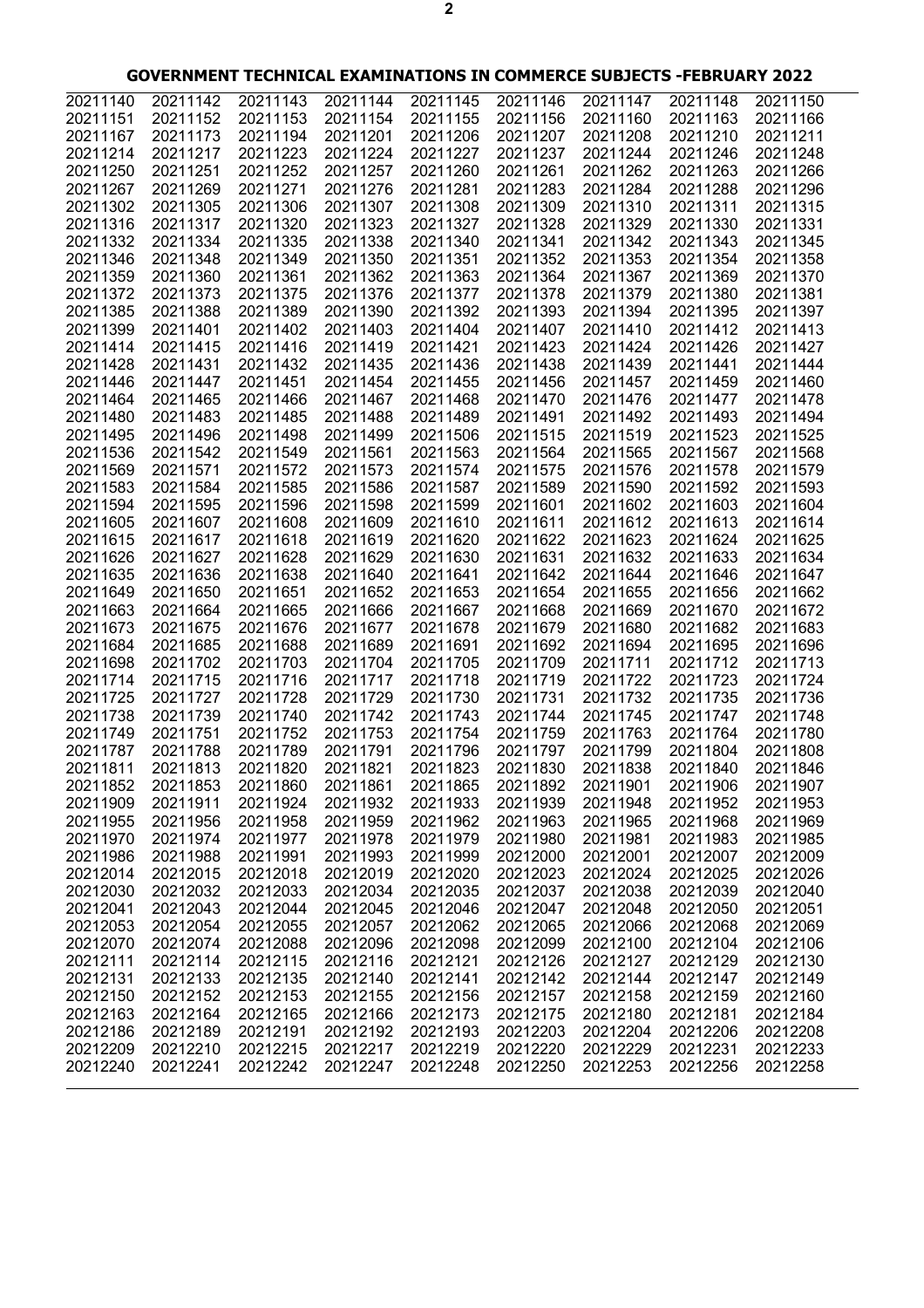| 20212263            | 20212273 | 20212279 | 20212280 | 20212286 | 20212298 | 20212301 | 20212304 | 20212308 |
|---------------------|----------|----------|----------|----------|----------|----------|----------|----------|
| 20212312            | 20212316 | 20212321 | 20212322 | 20212329 | 20212332 | 20212334 | 20212335 | 20212337 |
| 20212339            | 20212340 | 20212341 | 20212342 | 20212344 | 20212345 | 20212347 | 20212349 | 20212350 |
| 20212351            | 20212352 | 20212353 | 20212357 | 20212359 | 20212360 | 20212361 | 20212363 | 20212365 |
| 20212366            | 20212367 | 20212368 | 20212371 | 20212372 | 20212373 | 20212376 | 20212377 | 20212378 |
| 20212383            | 20212384 | 20212389 | 20212390 | 20212391 | 20212394 | 20212398 | 20212399 | 20212400 |
| 20212401            | 20212403 | 20212404 | 20212405 | 20212408 | 20212409 | 20212411 | 20212413 | 20212414 |
| 20212416            | 20212417 | 20212418 | 20212421 | 20212422 | 20212423 | 20212424 | 20212425 | 20212426 |
| 20212427            | 20212429 | 20212430 | 20212431 | 20212432 | 20212433 | 20212434 | 20212437 | 20212438 |
| 20212440            | 20212442 | 20212443 | 20212444 | 20212445 | 20212448 | 20212451 | 20212453 | 20212456 |
|                     |          |          |          |          |          |          |          |          |
| 20212457            | 20212458 | 20212459 | 20212460 | 20212461 | 20212462 | 20212466 | 20212468 | 20212470 |
| 20212474            | 20212476 | 20212477 | 20212479 | 20212480 | 20212486 | 20212488 | 20212491 | 20212494 |
| 20212495            | 20212496 | 20212498 | 20212499 | 20212500 | 20212502 | 20212505 | 20212506 | 20212507 |
| 20212508            | 20212510 | 20212511 | 20212512 | 20212513 | 20212514 | 20212517 | 20212518 | 20212522 |
| 20212523            | 20212524 | 20212525 | 20212526 | 20212529 | 20212530 | 20212531 | 20212532 | 20212533 |
| 20212534            | 20212535 | 20212536 | 20212538 | 20212539 | 20212540 | 20212541 | 20212543 | 20212545 |
| 20212546            | 20212547 | 20212548 | 20212549 | 20212552 | 20212556 | 20212557 | 20212561 | 20212572 |
| 20212575            | 20212577 | 20212583 | 20212584 | 20212586 | 20212587 | 20212589 | 20212591 | 20212596 |
| 20212597            | 20212603 | 20212605 | 20212607 | 20212609 | 20212611 | 20212612 | 20212614 | 20212615 |
| 20212617            | 20212619 | 20212621 | 20212626 | 20212627 | 20212628 | 20212631 | 20212636 | 20212639 |
| 20212640            | 20212642 | 20212644 | 20212645 | 20212650 | 20212652 | 20212660 | 20212661 | 20212662 |
| 20212663            | 20212665 | 20212666 | 20212667 | 20212668 | 20212669 | 20212670 | 20212671 | 20212672 |
| 20212673            | 20212674 | 20212675 | 20212677 | 20212681 | 20212683 | 20212685 | 20212686 | 20212687 |
| 20212688            | 20212693 | 20212694 | 20212695 | 20212696 | 20212698 | 20212699 | 20212702 | 20212703 |
| 20212704            | 20212705 | 20212706 | 20212707 | 20212709 | 20212710 | 20212711 | 20212713 | 20212714 |
| 20212715            | 20212717 | 20212718 | 20212722 | 20212723 | 20212724 | 20212725 | 20212727 |          |
|                     |          |          |          |          |          |          |          |          |
| <b>SECOND CLASS</b> |          |          |          |          |          |          |          |          |
| 20210003            | 20210006 | 20210009 | 20210011 | 20210014 | 20210023 | 20210026 | 20210033 | 20210037 |
| 20210043            | 20210044 | 20210045 | 20210047 | 20210049 | 20210051 | 20210052 | 20210054 | 20210055 |
| 20210056            | 20210058 | 20210059 | 20210061 | 20210063 | 20210066 | 20210068 | 20210072 | 20210074 |
| 20210076            | 20210077 | 20210081 | 20210082 | 20210083 | 20210088 | 20210090 | 20210091 | 20210092 |
| 20210094            | 20210096 | 20210099 | 20210102 | 20210103 | 20210104 | 20210107 | 20210109 | 20210111 |
|                     |          |          |          |          |          |          |          |          |
| 20210112            | 20210113 | 20210114 | 20210115 | 20210116 | 20210117 | 20210118 | 20210120 | 20210123 |
| 20210124            | 20210125 | 20210127 | 20210128 | 20210130 | 20210131 | 20210132 | 20210133 | 20210134 |
| 20210135            | 20210136 | 20210137 | 20210138 | 20210139 | 20210140 | 20210141 | 20210142 | 20210143 |
| 20210144            | 20210146 | 20210147 | 20210148 | 20210149 | 20210150 | 20210151 | 20210152 | 20210153 |
| 20210154            | 20210155 | 20210156 | 20210158 | 20210160 | 20210161 | 20210162 | 20210163 | 20210164 |
| 20210165            | 20210166 | 20210167 | 20210168 | 20210169 | 20210170 | 20210171 | 20210172 | 20210173 |
| 20210174            | 20210175 | 20210176 | 20210177 | 20210178 | 20210179 | 20210180 | 20210181 | 20210182 |
| 20210183            | 20210184 | 20210185 | 20210186 | 20210187 | 20210188 | 20210189 | 20210191 | 20210192 |
| 20210193            | 20210194 | 20210195 | 20210196 | 20210197 | 20210199 | 20210200 | 20210201 | 20210202 |
| 20210204            | 20210207 | 20210208 | 20210209 | 20210210 | 20210211 | 20210215 | 20210218 | 20210221 |
| 20210225            | 20210226 | 20210227 | 20210229 | 20210230 | 20210231 | 20210235 | 20210236 | 20210237 |
| 20210240            | 20210242 | 20210244 | 20210245 | 20210246 | 20210249 | 20210250 | 20210251 | 20210252 |
| 20210255            | 20210257 | 20210258 | 20210261 | 20210262 | 20210263 | 20210264 | 20210266 | 20210267 |
| 20210270            | 20210271 | 20210273 | 20210274 | 20210275 | 20210281 | 20210282 | 20210284 | 20210285 |
| 20210290            | 20210291 | 20210299 | 20210300 | 20210302 | 20210307 | 20210309 | 20210312 | 20210313 |
| 20210314            | 20210315 | 20210316 | 20210318 | 20210321 | 20210324 | 20210325 | 20210326 | 20210327 |
| 20210329            | 20210330 | 20210334 | 20210339 | 20210342 | 20210343 | 20210347 | 20210349 | 20210350 |
| 20210352            | 20210353 | 20210354 | 20210355 | 20210359 | 20210360 | 20210363 | 20210368 | 20210373 |
| 20210375            | 20210378 | 20210385 | 20210387 | 20210388 | 20210389 | 20210391 | 20210394 | 20210398 |
| 20210402            | 20210407 | 20210409 | 20210410 | 20210413 | 20210414 | 20210419 | 20210422 | 20210423 |
| 20210424            | 20210432 | 20210434 | 20210436 | 20210441 | 20210450 | 20210451 | 20210452 | 20210454 |
| 20210455            | 20210456 | 20210458 | 20210459 | 20210460 | 20210464 | 20210469 | 20210470 | 20210471 |
|                     |          |          |          |          |          |          |          |          |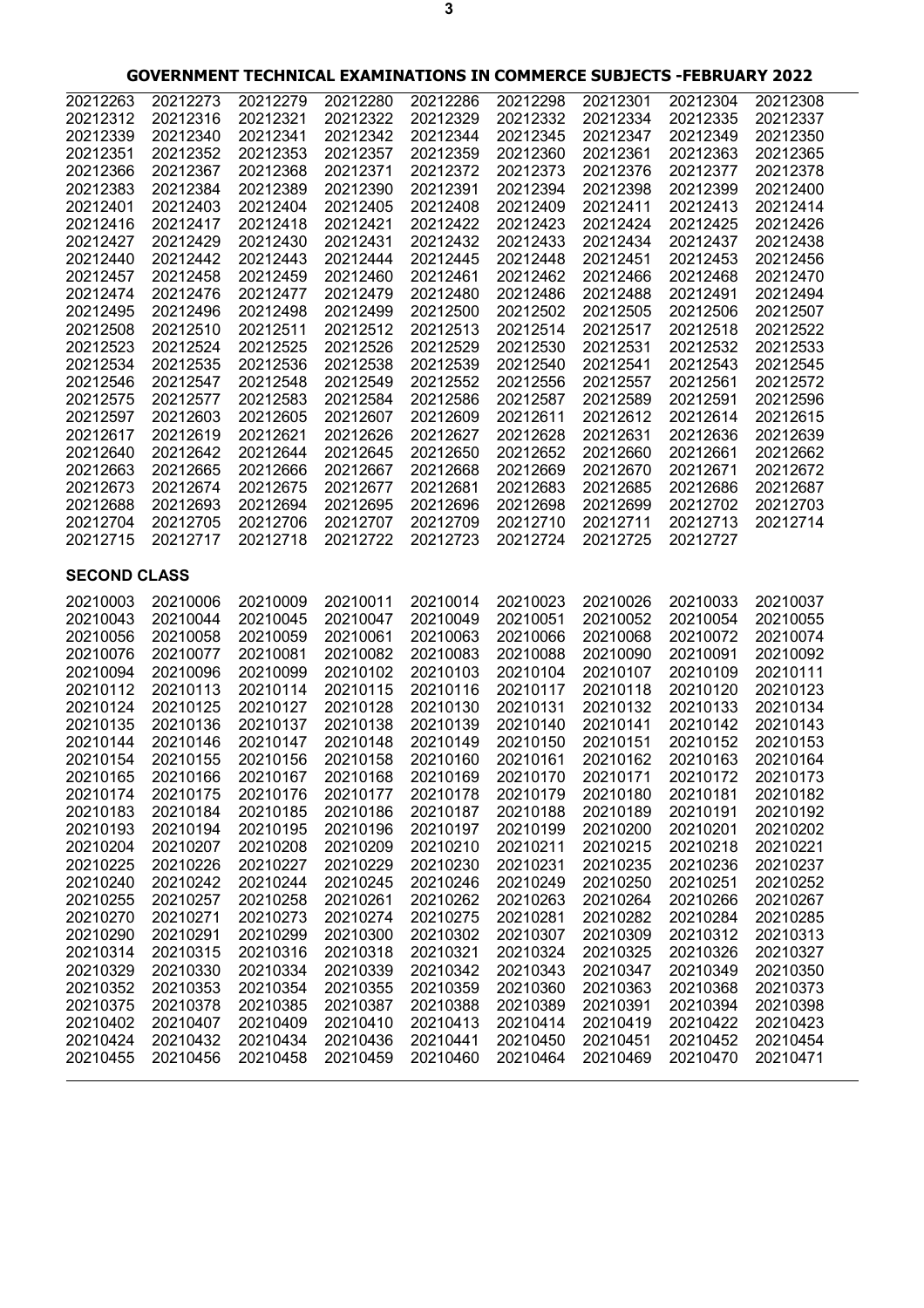| 20210472             | 20210474             | 20210475             | 20210478             | 20210479             | 20210481             | 20210482             | 20210483             | 20210484             |
|----------------------|----------------------|----------------------|----------------------|----------------------|----------------------|----------------------|----------------------|----------------------|
| 20210486             | 20210487             | 20210488             | 20210489             | 20210493             | 20210495             | 20210499             | 20210500             | 20210501             |
| 20210503             | 20210504             | 20210506             | 20210507             | 20210508             | 20210510             | 20210511             | 20210512             | 20210513             |
| 20210515             | 20210516             | 20210517             | 20210520             | 20210521             | 20210522             | 20210523             | 20210524             | 20210525             |
| 20210526             | 20210527             | 20210528             | 20210529             | 20210530             | 20210531             | 20210532             | 20210533             | 20210536             |
| 20210539             | 20210542             | 20210544             | 20210550             | 20210553             | 20210554             | 20210563             | 20210566             | 20210567             |
| 20210568             | 20210569             | 20210573             | 20210574             | 20210576             | 20210588             | 20210591             | 20210603             | 20210606             |
| 20210607             | 20210608             | 20210609             | 20210610             | 20210614             | 20210615             | 20210616             | 20210618             | 20210619             |
| 20210620             | 20210625             | 20210627             | 20210628             | 20210629             | 20210630             | 20210631             | 20210633             | 20210634             |
| 20210639             | 20210640             | 20210641             | 20210643             | 20210644             | 20210646             | 20210648             | 20210649             | 20210650             |
| 20210651             | 20210652             | 20210653             | 20210654             | 20210655             | 20210656             | 20210657             | 20210658             | 20210659             |
| 20210660             | 20210661             | 20210662             | 20210665             | 20210666             | 20210667             | 20210668             | 20210670             | 20210671             |
| 20210673             | 20210674             | 20210675             | 20210677             | 20210679             | 20210680             | 20210681             | 20210683             | 20210684             |
| 20210685             | 20210686<br>20210698 | 20210687             | 20210690             | 20210691             | 20210692<br>20210704 | 20210693             | 20210694             | 20210695             |
| 20210696<br>20210713 | 20210714             | 20210699<br>20210716 | 20210700<br>20210721 | 20210702<br>20210722 | 20210724             | 20210710<br>20210725 | 20210711<br>20210733 | 20210712<br>20210736 |
|                      |                      |                      |                      |                      |                      |                      |                      |                      |
| 20210737<br>20210763 | 20210740<br>20210764 | 20210744<br>20210766 | 20210746<br>20210767 | 20210747<br>20210768 | 20210748<br>20210771 | 20210755<br>20210772 | 20210757<br>20210773 | 20210760<br>20210774 |
| 20210775             | 20210776             | 20210777             | 20210778             | 20210780             | 20210781             | 20210782             | 20210784             | 20210785             |
| 20210786             | 20210787             | 20210788             | 20210789             | 20210790             | 20210792             | 20210793             | 20210796             | 20210797             |
| 20210798             | 20210799             | 20210801             | 20210802             | 20210804             | 20210805             | 20210809             | 20210816             | 20210817             |
| 20210818             | 20210819             | 20210820             | 20210822             | 20210823             | 20210824             | 20210825             | 20210826             | 20210827             |
| 20210828             | 20210830             | 20210831             | 20210832             | 20210834             | 20210835             | 20210836             | 20210838             | 20210841             |
| 20210843             | 20210847             | 20210849             | 20210850             | 20210851             | 20210852             | 20210853             | 20210854             | 20210855             |
| 20210857             | 20210858             | 20210860             | 20210861             | 20210862             | 20210864             | 20210865             | 20210866             | 20210867             |
| 20210872             | 20210875             | 20210876             | 20210877             | 20210879             | 20210880             | 20210883             | 20210884             | 20210885             |
| 20210886             | 20210887             | 20210888             | 20210889             | 20210891             | 20210892             | 20210893             | 20210896             | 20210897             |
| 20210899             | 20210902             | 20210905             | 20210908             | 20210909             | 20210912             | 20210913             | 20210917             | 20210918             |
| 20210924             | 20210925             | 20210926             | 20210930             | 20210931             | 20210935             | 20210937             | 20210943             | 20210948             |
| 20210955             | 20210956             | 20210960             | 20210974             | 20210977             | 20210978             | 20210981             | 20210983             | 20210987             |
| 20210988             | 20210990             | 20210992             | 20210993             | 20210994             | 20210996             | 20210999             | 20211005             | 20211008             |
| 20211009             | 20211010             | 20211017             | 20211018             | 20211023             | 20211024             | 20211025             | 20211026             | 20211028             |
| 20211032             | 20211033             | 20211034             | 20211037             | 20211041             | 20211043             | 20211044             | 20211047             | 20211048             |
| 20211049             | 20211050             | 20211051             | 20211052             | 20211054             | 20211055             | 20211056             | 20211057             | 20211058             |
| 20211059             | 20211060             | 20211061             | 20211062             | 20211063             | 20211064             | 20211065             | 20211066             | 20211069             |
| 20211071             | 20211073             | 20211074             | 20211075             | 20211076             | 20211077             | 20211078             | 20211079             | 20211080             |
| 20211081             | 20211082             | 20211083             | 20211084             | 20211087             | 20211088             | 20211089             | 20211092             | 20211093             |
| 20211095             | 20211096             | 20211097             | 20211098             | 20211099             | 20211100             | 20211102             | 20211104             | 20211106             |
| 20211107             | 20211109             | 20211110             | 20211111             | 20211112             | 20211113             | 20211115             | 20211116             | 20211118             |
| 20211119             | 20211120             | 20211122             | 20211127             | 20211129             | 20211133             | 20211141             | 20211149             | 20211157             |
| 20211158             | 20211159             | 20211161             | 20211162             | 20211164             | 20211165             | 20211168             | 20211169             | 20211170             |
| 20211172             | 20211174             | 20211175             | 20211176             | 20211177             | 20211178             | 20211179             | 20211180             | 20211181             |
| 20211182             | 20211183             | 20211184             | 20211185             | 20211186             | 20211188             | 20211189             | 20211190             | 20211191             |
| 20211192             | 20211195             | 20211196             | 20211197             | 20211199             | 20211200             | 20211203             | 20211204             | 20211205             |
| 20211209             | 20211219             | 20211220             | 20211221             | 20211222             | 20211228             | 20211230             | 20211231             | 20211232             |
| 20211233             | 20211234             | 20211235             | 20211236             | 20211238             | 20211240             | 20211241             | 20211243             | 20211253             |
| 20211255             | 20211256             | 20211258             | 20211259             | 20211264             | 20211265             | 20211268             | 20211270             | 20211273             |
| 20211274             | 20211275             | 20211277             | 20211278             | 20211279             | 20211280             | 20211282             | 20211285             | 20211287             |
| 20211289             | 20211290             | 20211291             | 20211292             | 20211293             | 20211294             | 20211295             | 20211297             | 20211298             |
| 20211299<br>20211319 | 20211300<br>20211321 | 20211301<br>20211322 | 20211303<br>20211324 | 20211304<br>20211325 | 20211312<br>20211326 | 20211313<br>20211333 | 20211314<br>20211336 | 20211318<br>20211337 |
| 20211339             | 20211344             | 20211347             | 20211355             | 20211356             | 20211357             | 20211365             | 20211366             | 20211368             |
| 20211371             | 20211374             | 20211382             | 20211383             | 20211384             | 20211386             | 20211387             | 20211396             | 20211398             |
| 20211400             | 20211405             | 20211406             | 20211408             | 20211409             | 20211411             | 20211417             | 20211418             | 20211422             |
| 20211425             | 20211429             | 20211430             | 20211433             | 20211434             | 20211437             | 20211440             | 20211442             | 20211443             |
| 20211445             | 20211448             | 20211449             | 20211452             | 20211453             | 20211458             | 20211461             | 20211462             | 20211463             |
|                      |                      |                      |                      |                      |                      |                      |                      |                      |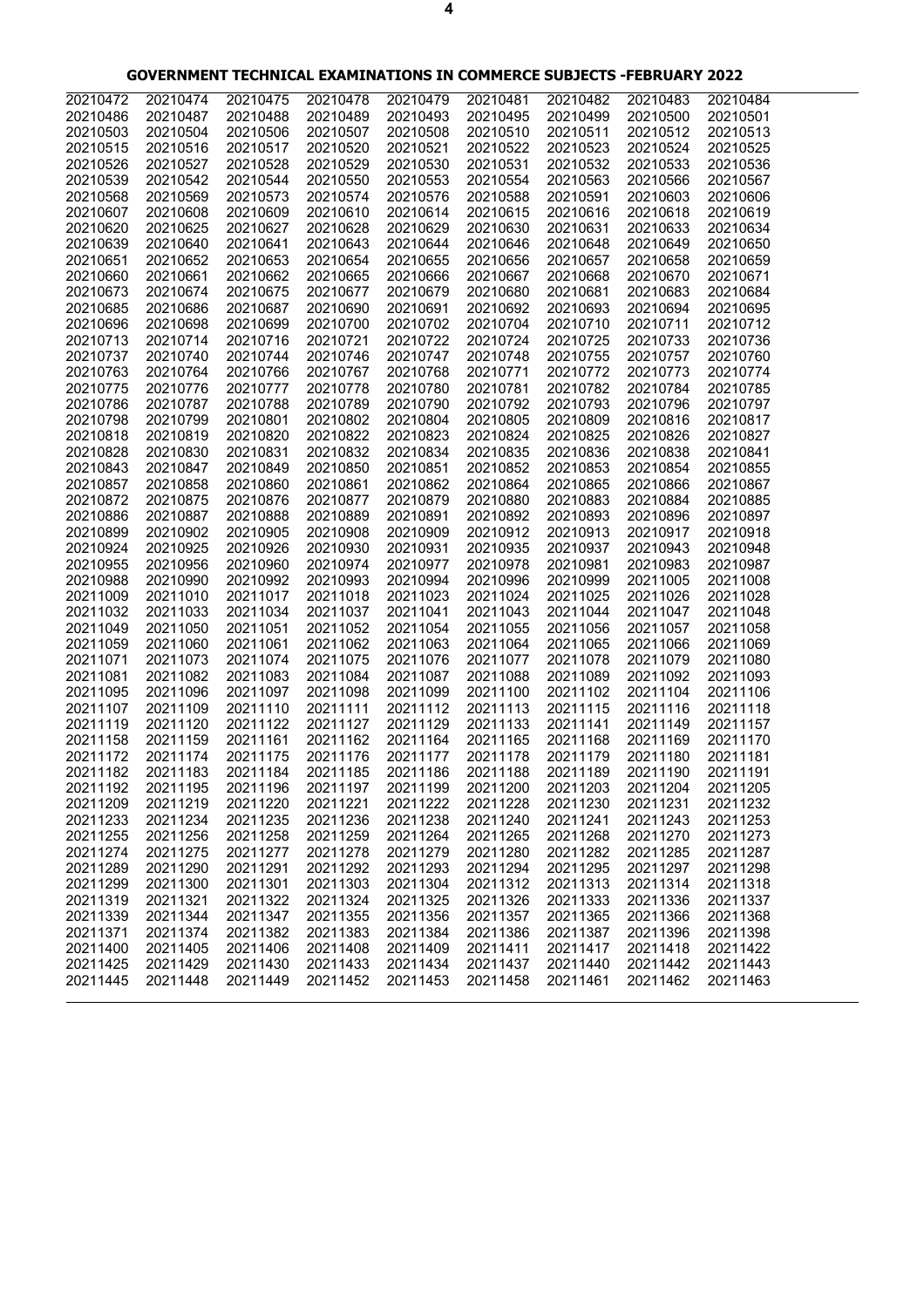| 20211469             | 20211471             | 20211472             | 20211473             | 20211474             | 20211475             | 20211479             | 20211482             | 20211484             |
|----------------------|----------------------|----------------------|----------------------|----------------------|----------------------|----------------------|----------------------|----------------------|
| 20211486             | 20211487             | 20211490             | 20211497             | 20211500             | 20211501             | 20211502             | 20211503             | 20211504             |
| 20211505             | 20211507             | 20211508             | 20211509             | 20211510             | 20211511             | 20211512             | 20211513             | 20211514             |
| 20211516             | 20211517             | 20211518             | 20211520             | 20211521             | 20211522             | 20211524             | 20211526             | 20211527             |
| 20211529             | 20211530             | 20211531             | 20211532             | 20211533             | 20211534             | 20211535             | 20211537             | 20211538             |
| 20211539             | 20211540             | 20211541             | 20211543             | 20211544             | 20211545             | 20211546             | 20211547             | 20211548             |
| 20211550             | 20211553             | 20211554             | 20211557             | 20211558             | 20211559             | 20211560             | 20211562             | 20211566             |
| 20211570             | 20211577             | 20211580             | 20211581             | 20211582             | 20211588             | 20211591             | 20211597             | 20211600             |
| 20211606             | 20211616             | 20211621             | 20211637             | 20211639             | 20211643             | 20211645             | 20211648             | 20211657             |
| 20211658             | 20211659             | 20211660             | 20211661             | 20211671             | 20211674             | 20211681             | 20211687             | 20211690             |
| 20211693             | 20211697             | 20211699             | 20211700             | 20211701             | 20211706             | 20211707             | 20211708             | 20211710             |
| 20211720             | 20211721             | 20211734             | 20211737             | 20211741             | 20211746             | 20211750             | 20211756             | 20211757             |
| 20211760             | 20211761             | 20211762             | 20211765             | 20211766             | 20211767             | 20211768             | 20211769             | 20211770             |
| 20211771             | 20211773             | 20211774             | 20211775             | 20211776             | 20211777             | 20211778             | 20211779             | 20211782             |
| 20211783             | 20211785             | 20211786             | 20211790             | 20211792             | 20211793             | 20211794             | 20211795             | 20211798             |
| 20211800             | 20211802             | 20211803             | 20211805             | 20211807             | 20211809             | 20211810             | 20211814             | 20211815             |
| 20211816             | 20211819             | 20211825             | 20211826             | 20211827             | 20211828             | 20211829             | 20211831             | 20211832             |
| 20211833             | 20211834             | 20211835             | 20211837             | 20211839             | 20211841             | 20211842             | 20211843             | 20211844             |
| 20211845             | 20211847             | 20211848             | 20211849             | 20211850             | 20211851             | 20211854             | 20211855             | 20211856             |
| 20211857             | 20211858             | 20211859             | 20211862             | 20211863             | 20211864             | 20211866             | 20211867             | 20211869             |
| 20211870             | 20211871             | 20211872             | 20211874             | 20211875             | 20211876             | 20211877             | 20211878             | 20211879             |
| 20211880             | 20211881             | 20211882             | 20211884             | 20211885             | 20211887             | 20211888             | 20211889             | 20211890             |
| 20211891             | 20211893             | 20211894             | 20211895             | 20211896             | 20211897             | 20211898             | 20211899             | 20211900             |
| 20211902             | 20211903             | 20211904             | 20211905             | 20211908             | 20211910             | 20211912             | 20211913             | 20211914             |
| 20211915             | 20211916             | 20211917             | 20211918             | 20211919             | 20211920             | 20211921             | 20211922             | 20211923             |
| 20211926             | 20211927             | 20211928             | 20211929             | 20211930             | 20211931             | 20211934             | 20211935             | 20211936             |
| 20211937             | 20211940             | 20211941             | 20211942             | 20211943             | 20211944             | 20211945             | 20211946             | 20211947             |
| 20211949             | 20211950             | 20211951             | 20211954             | 20211957             | 20211960             | 20211961             | 20211964             | 20211966             |
| 20211967             | 20211971             | 20211972             | 20211973             | 20211975             | 20211976             | 20211982             | 20211984             | 20211989             |
| 20211990             | 20211992             | 20211994             | 20211995             | 20211996             | 20211997             | 20211998             | 20212002             | 20212003             |
| 20212004             | 20212005             | 20212006             | 20212008             | 20212010             | 20212011             | 20212012             | 20212013             | 20212016             |
| 20212017             | 20212021             | 20212027             | 20212028             | 20212029             | 20212031             | 20212036             | 20212042             | 20212049             |
| 20212052             | 20212056             | 20212058             | 20212059             | 20212060             | 20212061             | 20212063             | 20212064             | 20212067             |
| 20212071             | 20212072             | 20212073             | 20212075             | 20212076             | 20212077             | 20212078             | 20212079             | 20212080             |
| 20212081             | 20212082             | 20212083             | 20212084             | 20212085             | 20212086             | 20212089             | 20212090             | 20212091             |
| 20212093             | 20212094             | 20212095             | 20212097             | 20212101             | 20212102             | 20212103             | 20212105             | 20212107             |
| 20212108             | 20212109             | 20212110             | 20212112             | 20212113             | 20212118             | 20212119             | 20212120             | 20212122             |
| 20212123             | 20212124             | 20212125             | 20212128             | 20212132             | 20212134             | 20212136             | 20212137             | 20212138             |
| 20212139             | 20212143             | 20212145             | 20212146             | 20212148             | 20212151             | 20212154             | 20212161             | 20212162             |
| 20212167             | 20212168             | 20212169             | 20212170             | 20212171             | 20212172             | 20212174             | 20212176             | 20212177             |
| 20212178             | 20212179             | 20212183             | 20212185             | 20212187             | 20212188             | 20212190             | 20212194             | 20212195             |
| 20212196             | 20212197             | 20212198             | 20212199             | 20212200             | 20212201             | 20212202             | 20212205             | 20212207             |
| 20212211             | 20212212             | 20212213             | 20212214             | 20212216             | 20212218             | 20212221             | 20212222             | 20212223             |
| 20212224<br>20212236 | 20212225<br>20212237 | 20212226<br>20212238 | 20212227<br>20212239 | 20212228<br>20212243 | 20212230<br>20212244 | 20212232<br>20212245 | 20212234<br>20212246 | 20212235<br>20212249 |
| 20212251             | 20212252             | 20212254             | 20212255             |                      | 20212259             | 20212260             | 20212261             | 20212262             |
| 20212264             | 20212265             | 20212266             | 20212267             | 20212257<br>20212268 | 20212269             | 20212270             | 20212271             | 20212272             |
| 20212274             | 20212275             | 20212276             | 20212277             | 20212278             | 20212281             | 20212282             | 20212283             | 20212284             |
| 20212285             | 20212287             | 20212288             | 20212289             | 20212290             | 20212291             | 20212292             | 20212293             | 20212294             |
| 20212295             | 20212296             | 20212297             | 20212299             | 20212300             | 20212302             | 20212303             | 20212305             | 20212306             |
| 20212307             | 20212309             | 20212310             | 20212311             | 20212313             | 20212314             | 20212315             | 20212317             | 20212318             |
| 20212319             | 20212320             | 20212323             | 20212324             | 20212325             | 20212326             | 20212327             | 20212328             | 20212330             |
| 20212331             | 20212333             | 20212338             | 20212343             | 20212346             | 20212348             | 20212354             | 20212355             | 20212356             |
| 20212358             | 20212362             | 20212364             | 20212370             | 20212374             | 20212375             | 20212380             | 20212382             | 20212385             |
| 20212386             | 20212387             | 20212388             | 20212392             | 20212393             | 20212395             | 20212396             | 20212397             | 20212402             |
| 20212406             | 20212410             | 20212412             | 20212415             | 20212419             | 20212420             | 20212428             | 20212435             | 20212436             |
|                      |                      |                      |                      |                      |                      |                      |                      |                      |